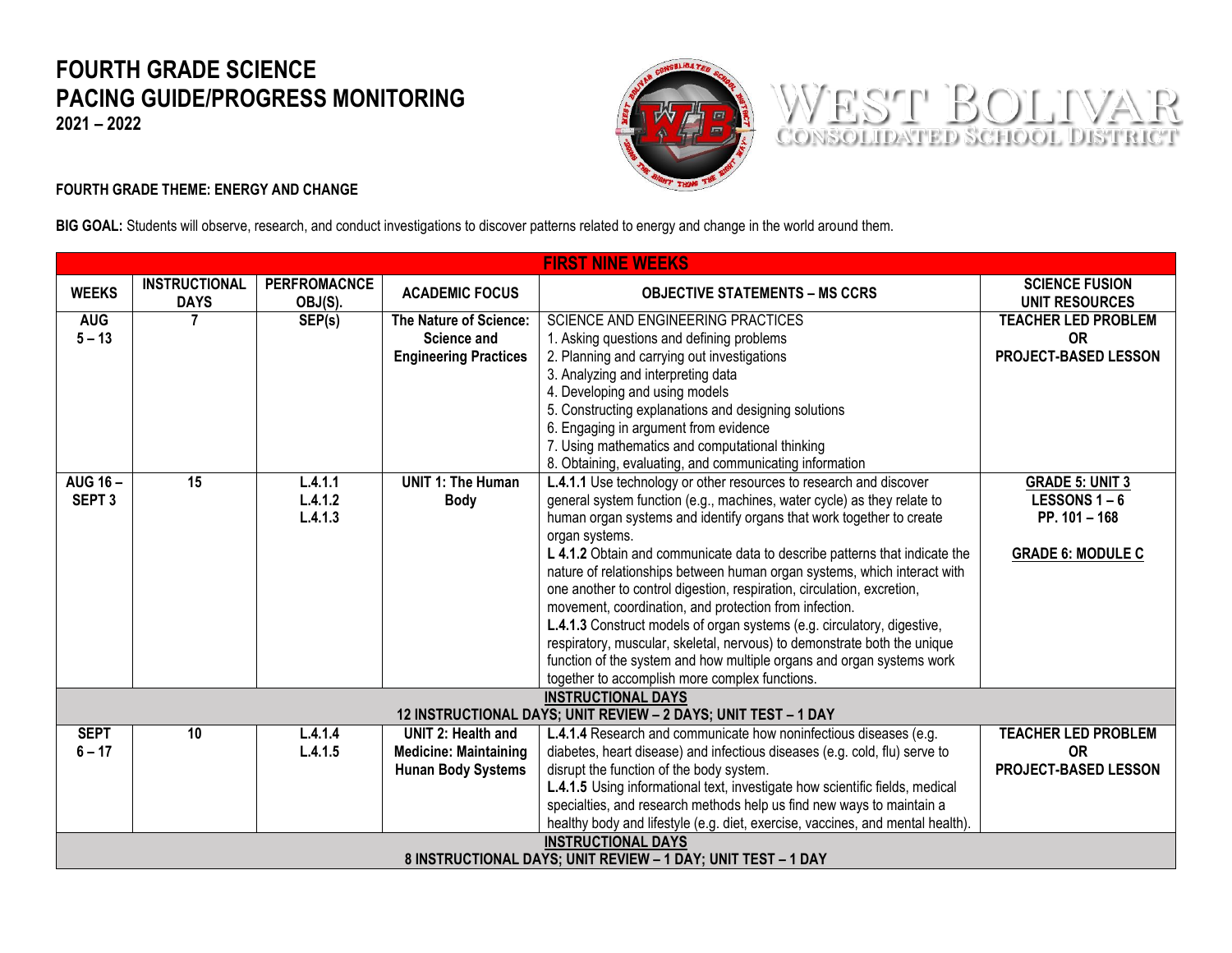| <b>SEPT</b> | <b>REVIEW</b> |                                     | <b>TEACHER LED PROBLEM</b> |
|-------------|---------------|-------------------------------------|----------------------------|
| $20 - 24$   |               | <b>REVIEW - HUMAN BODY SYSTEMS</b>  | ΟR                         |
|             |               |                                     | <b>PROJECT-BASED</b>       |
|             |               |                                     | <b>LESSON/REVIEW</b>       |
| SEPT 27     | <b>REVIEW</b> |                                     | <b>TEACHER LED PROBLEM</b> |
| $-$ OCT 1   |               | <b>REVIEW - HEALTH AND MEDICINE</b> | OR                         |
|             |               |                                     | <b>PROJECT-BASED</b>       |
|             |               |                                     | <b>LESSON/REVIEW</b>       |
| $OCT 4 - 8$ |               | 1ST 9 WEEKS ASSESSMENT              |                            |
|             |               | (CUMULATIVE UP TO THIS POINT)       |                            |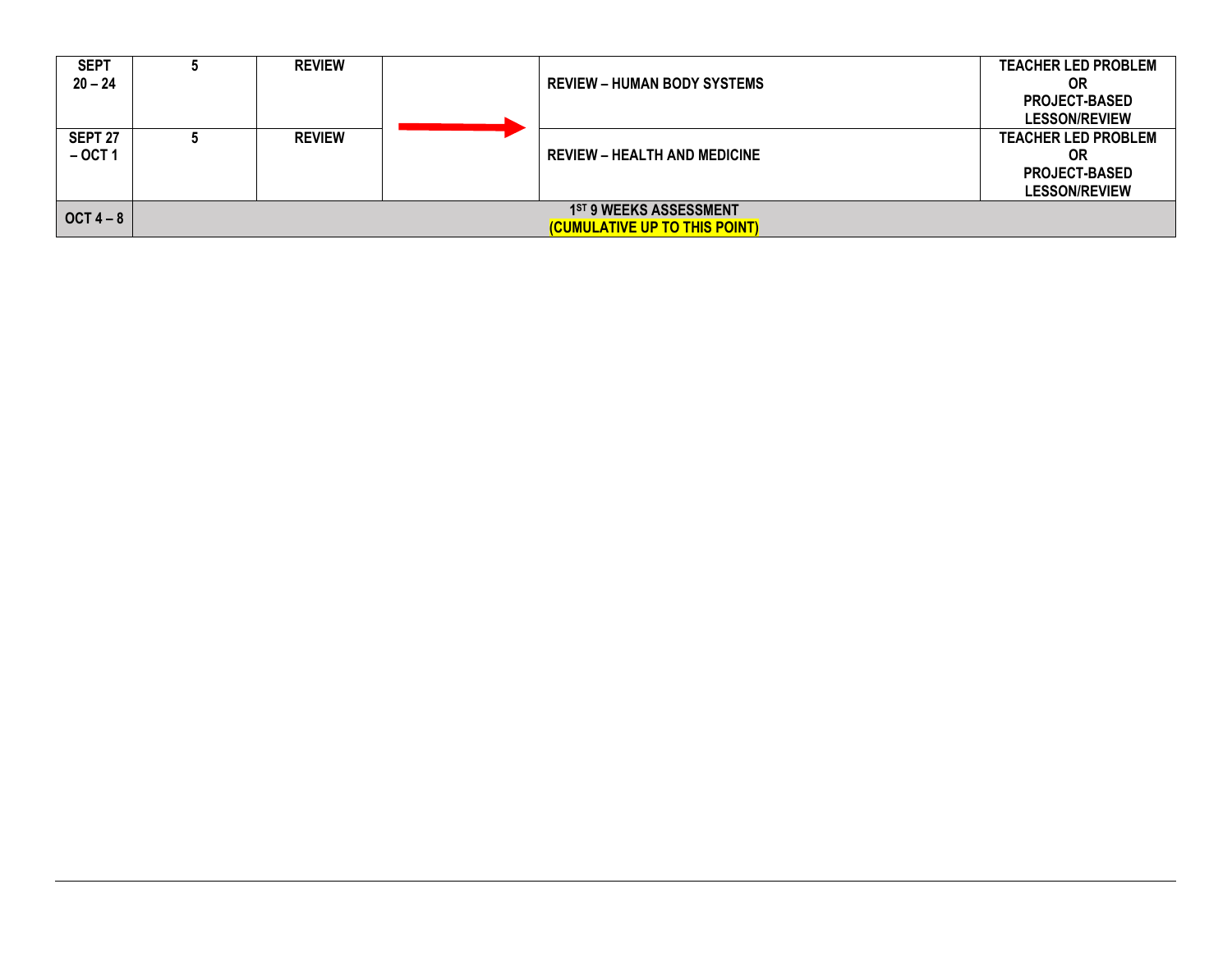| <b>SECOND NINE WEEKS</b>                                                                  |                                                         |                                              |                                                       |                                                                                                                                                                                                                                                                                                                                                                                                                                                                                                                                                                                                                                                  |                                                                                         |  |
|-------------------------------------------------------------------------------------------|---------------------------------------------------------|----------------------------------------------|-------------------------------------------------------|--------------------------------------------------------------------------------------------------------------------------------------------------------------------------------------------------------------------------------------------------------------------------------------------------------------------------------------------------------------------------------------------------------------------------------------------------------------------------------------------------------------------------------------------------------------------------------------------------------------------------------------------------|-----------------------------------------------------------------------------------------|--|
| <b>WEEKS</b>                                                                              | <b>INSTRUCTIONAL</b><br><b>DAYS</b>                     | <b>PERFROMACNCE</b><br>OBJ(S).               | <b>ACADEMIC FOCUS</b>                                 | <b>OBJECTIVE STATEMENTS - MS CCRS</b>                                                                                                                                                                                                                                                                                                                                                                                                                                                                                                                                                                                                            | <b>SCIENCE FUSION</b><br><b>UNIT RESOURCES</b>                                          |  |
| <b>OCT</b><br>$11 - 22$                                                                   | 10                                                      | L.4.2.1<br>L.4.2.2<br>L.4.1.4                | <b>UNIT 1: Life Cycles</b>                            | L.4.2.1 Compare and contrast life cycles of familiar plants and animals.<br>L.4.2.2 Develop and use models to explain the unique and diverse life<br>cycles of organisms other than humans (e.g., flowering plants, frogs, or<br>butterflies) including commonalities (e.g., birth, growth, reproduction, or<br>death).<br>L.4.1.4 Research and communicate how noninfectious diseases (e.g.<br>diabetes, heart disease) and infectious diseases (e.g. cold, flu) serve to<br>disrupt the function of the body systems.                                                                                                                          | <b>GRADE 5: UNIT 4</b><br><b>LESSONS 3-6</b><br>PP. 191 - 240                           |  |
|                                                                                           |                                                         |                                              |                                                       | <b>INSTRUCTIONAL DAYS</b><br>8 INSTRUCTIONAL DAYS; UNIT REVIEW - 1 DAY; UNIT TEST - 1 DAY                                                                                                                                                                                                                                                                                                                                                                                                                                                                                                                                                        |                                                                                         |  |
| <b>OCT</b><br>$25 - 29$                                                                   | 5                                                       | E.4.9A.1                                     | <b>UNIT 2: Water Cycle</b>                            | E.4.9A.1 Develop and use models to explain how the sun's energy drives<br>the water cycle. (e.g., evaporation, condensation, precipitation,<br>transpiration, runoff, and groundwater).                                                                                                                                                                                                                                                                                                                                                                                                                                                          | <b>GRADE 4: UNIT 5</b><br><b>LESSON1</b><br>PP. 245 - 258                               |  |
| <b>INSTRUCTIONAL DAYS</b><br>3 INSTRUCTIONAL DAYS; UNIT REVIEW - 1 DAY; UNIT TEST - 1 DAY |                                                         |                                              |                                                       |                                                                                                                                                                                                                                                                                                                                                                                                                                                                                                                                                                                                                                                  |                                                                                         |  |
| <b>NOV</b><br>$1 - 19$                                                                    | 15                                                      | E.4.9B.1<br>E.4.9B.2<br>E.4.9B.3<br>P.4.6B.3 | <b>UNIT 3: Weather and</b><br><b>Climate Patterns</b> | E.4.9B.1 Analyze and interpret data (e.g., temperature, precipitation, wind<br>speed/direction, relative humidity, or cloud types) to predict changes in<br>weather over time.<br>E.4.9B.2 Construct explanations about regional climate differences by<br>analyzing maps and long-term data from various regions.<br>E.4.9B.3 Design weather instruments utilized to measure weather<br>conditions (e.g., barometer, hygrometer, rain gauge, anemometer, or wind<br>vane). *<br>P.4.6B.3 Develop and use models to communicate how light travels and<br>behaves when it strikes an object, including reflection, refraction, and<br>absorption. | <b>GRADE 4: UNIT 5</b><br><b>LESSONS 2-4</b><br>PP. 259 - 288                           |  |
|                                                                                           |                                                         |                                              |                                                       | <b>INSTRUCTIONAL DAYS</b><br>3 INSTRUCTIONAL DAYS; UNIT REVIEW - 1 DAY; UNIT TEST - 1 DAY                                                                                                                                                                                                                                                                                                                                                                                                                                                                                                                                                        |                                                                                         |  |
|                                                                                           |                                                         |                                              |                                                       | <b>NOV 22 - 26</b><br><b>THANKSGIVING BREAK</b>                                                                                                                                                                                                                                                                                                                                                                                                                                                                                                                                                                                                  |                                                                                         |  |
| $NOV 29 -$<br>DEC <sub>3</sub>                                                            | 5                                                       | <b>REVIEW</b>                                |                                                       | <b>REVIEW LIFE CYCLES</b>                                                                                                                                                                                                                                                                                                                                                                                                                                                                                                                                                                                                                        | <b>TEACHER LED PROBLEM</b><br><b>OR</b><br><b>PROJECT-BASED</b><br><b>LESSON/REVIEW</b> |  |
| <b>DEC</b><br>$6 - 14$                                                                    | $\overline{7}$                                          | <b>REVIEW</b>                                |                                                       | <b>REVIEW WATER CYCLE (2 DAYS)</b><br><b>REVIEW WEATHER AND CLIMATE PATTERNS (5 DAYS)</b>                                                                                                                                                                                                                                                                                                                                                                                                                                                                                                                                                        | <b>TEACHER LED PROBLEM</b><br><b>OR</b><br>PROJECT-BASED<br><b>LESSON/REVIEW</b>        |  |
| <b>DEC</b><br>$15 - 21$                                                                   | 2ND 9 WEEKS ASSESSMENT<br>(CUMULATIVE UP TO THIS POINT) |                                              |                                                       |                                                                                                                                                                                                                                                                                                                                                                                                                                                                                                                                                                                                                                                  |                                                                                         |  |
| <b>DEC 22-JAN 4</b><br><b>WINTER BREAK</b>                                                |                                                         |                                              |                                                       |                                                                                                                                                                                                                                                                                                                                                                                                                                                                                                                                                                                                                                                  |                                                                                         |  |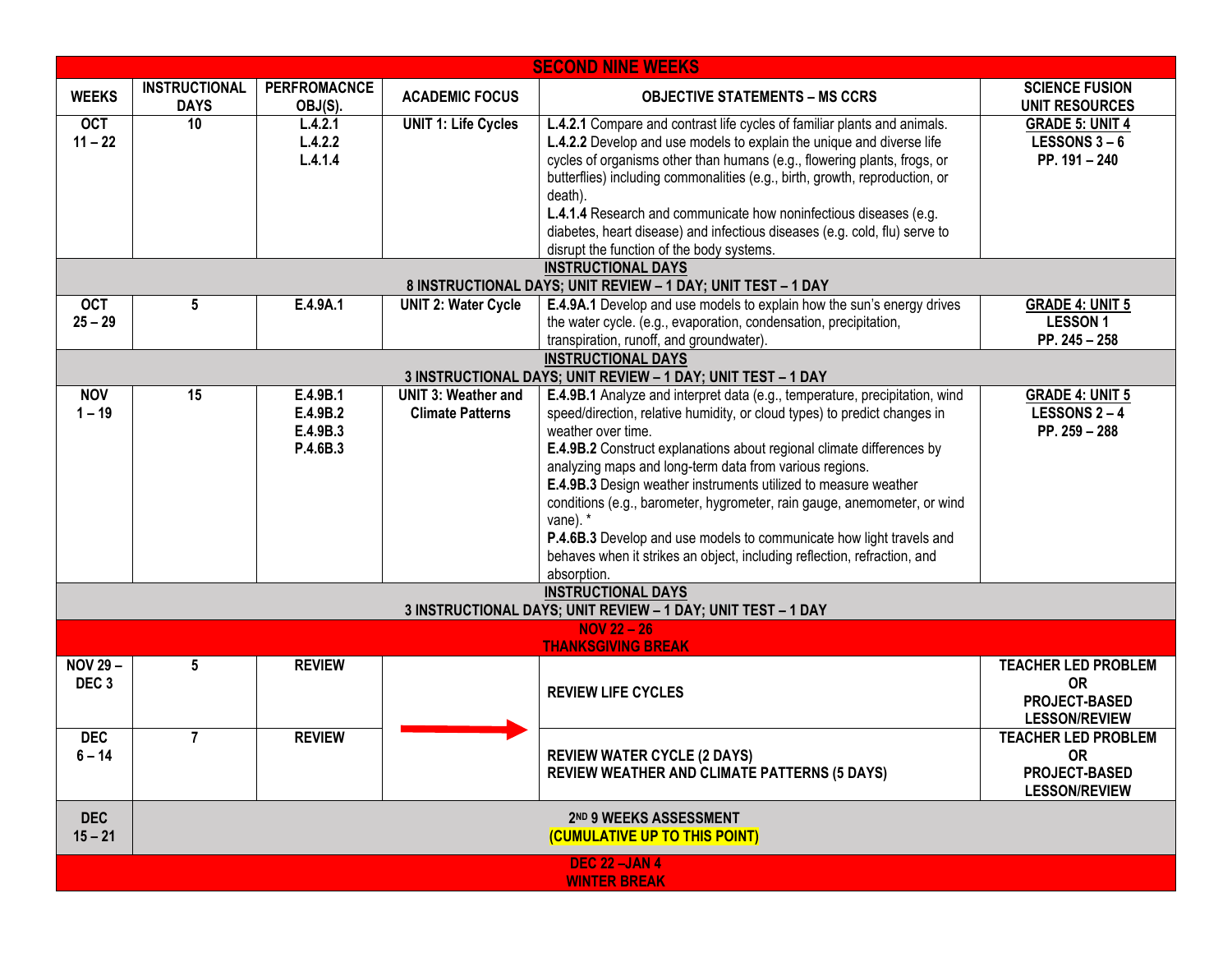| <b>THIRD NINE WEEKS</b>                                        |                                     |                                |                                 |                                                                                 |                                                |  |  |
|----------------------------------------------------------------|-------------------------------------|--------------------------------|---------------------------------|---------------------------------------------------------------------------------|------------------------------------------------|--|--|
| <b>WEEKS</b>                                                   | <b>INSTRUCTIONAL</b><br><b>DAYS</b> | <b>PERFROMACNCE</b><br>OBJ(S). | <b>ACADEMIC</b><br><b>FOCUS</b> | <b>OBJECTIVE STATEMENTS – MS CCRS</b>                                           | <b>SCIENCE FUSION</b><br><b>UNIT RESOURCES</b> |  |  |
| <b>JAN</b>                                                     | 15                                  | E.4.9C.1                       | <b>UNIT 1: Natural</b>          | E.4.9C.1 Analyze and interpret data to describe and predict how natural         | <b>GRADE 5: UNIT 8</b>                         |  |  |
| $6 - 28$                                                       |                                     | E.4.9C.2                       | Processes and                   | processes (e.g., weathering, erosion, deposition, earthquakes, tsunamis,        | <b>LESSONS 1 – 3</b>                           |  |  |
|                                                                |                                     |                                | <b>Features</b>                 | hurricanes, or storms) affect Earth's surface.                                  | PP. $365 - 402$                                |  |  |
|                                                                |                                     |                                |                                 | E.4.9C.2 Develop and use models of natural processes to explain the effect of   |                                                |  |  |
|                                                                |                                     |                                |                                 | the movement of water on the ocean shore zone, including beaches, barrier       |                                                |  |  |
|                                                                |                                     |                                |                                 | islands, estuaries, and inlets (e.g., marshes, bays, lagoons, fjord, or sound). |                                                |  |  |
|                                                                |                                     |                                |                                 | <b>INSTRUCTIONAL DAYS</b>                                                       |                                                |  |  |
| 12 INSTRUCTIONAL DAYS; UNIT REVIEW - 2 DAYS; UNIT TEST - 1 DAY |                                     |                                |                                 |                                                                                 |                                                |  |  |
| <b>JAN 31-</b>                                                 | 10                                  | E.4.10.1                       | <b>UNIT 3: Human</b>            | E.4.10.1 Organize simple data sets to compare energy and pollution output of    | <b>TEACHER LED PROBLEM</b>                     |  |  |
| <b>FEB 11</b>                                                  |                                     | E.4.10.2                       | Impact on the                   | various traditional, nonrenewable resources (e.g. coal, crude oil, wood).       | <b>OR</b>                                      |  |  |
|                                                                |                                     |                                | <b>Environment</b>              | E.4.10.2 Use technology or informational text to investigate, evaluate, and     | PROJECT-BASED LESSON                           |  |  |
|                                                                |                                     |                                |                                 | communicate various forms of clean energy generation.                           |                                                |  |  |
| <b>INSTRUCTIONAL DAYS</b>                                      |                                     |                                |                                 |                                                                                 |                                                |  |  |
|                                                                |                                     |                                |                                 | 8 INSTRUCTIONAL DAYS; UNIT REVIEW - 1 DAY; UNIT TEST - 1 DAY                    |                                                |  |  |
| <b>FEB</b>                                                     | 5                                   | <b>REVIEW</b>                  |                                 |                                                                                 | <b>TEACHER LED PROBLEM</b>                     |  |  |
| $14 - 18$                                                      |                                     |                                |                                 |                                                                                 | <b>OR</b>                                      |  |  |
|                                                                |                                     |                                |                                 | <b>REVIEW - NATURAL PROCESSES AND FEATURES</b>                                  | <b>PROJECT-BASED</b>                           |  |  |
|                                                                |                                     |                                |                                 |                                                                                 | <b>LESSON/REVIEW</b>                           |  |  |
| <b>FEB</b>                                                     | 5                                   | <b>REVIEW</b>                  |                                 |                                                                                 | <b>TEACHER LED PROBLEM</b>                     |  |  |
| $21 - 25$                                                      |                                     |                                |                                 |                                                                                 | <b>OR</b>                                      |  |  |
|                                                                |                                     |                                |                                 | <b>REVIEW - HUMAN IMPACT ON THE ENVIRONMENT</b>                                 | <b>PROJECT-BASED</b>                           |  |  |
|                                                                |                                     |                                |                                 |                                                                                 | <b>LESSON/REVIEW</b>                           |  |  |
| <b>FEB 28 -</b>                                                | $5\phantom{.0}$                     |                                |                                 | 3RD 9 WEEKS ASSESSMENT                                                          |                                                |  |  |
| MAR <sub>4</sub>                                               |                                     |                                |                                 | (CUMULATIVE UP TO THIS POINT)                                                   |                                                |  |  |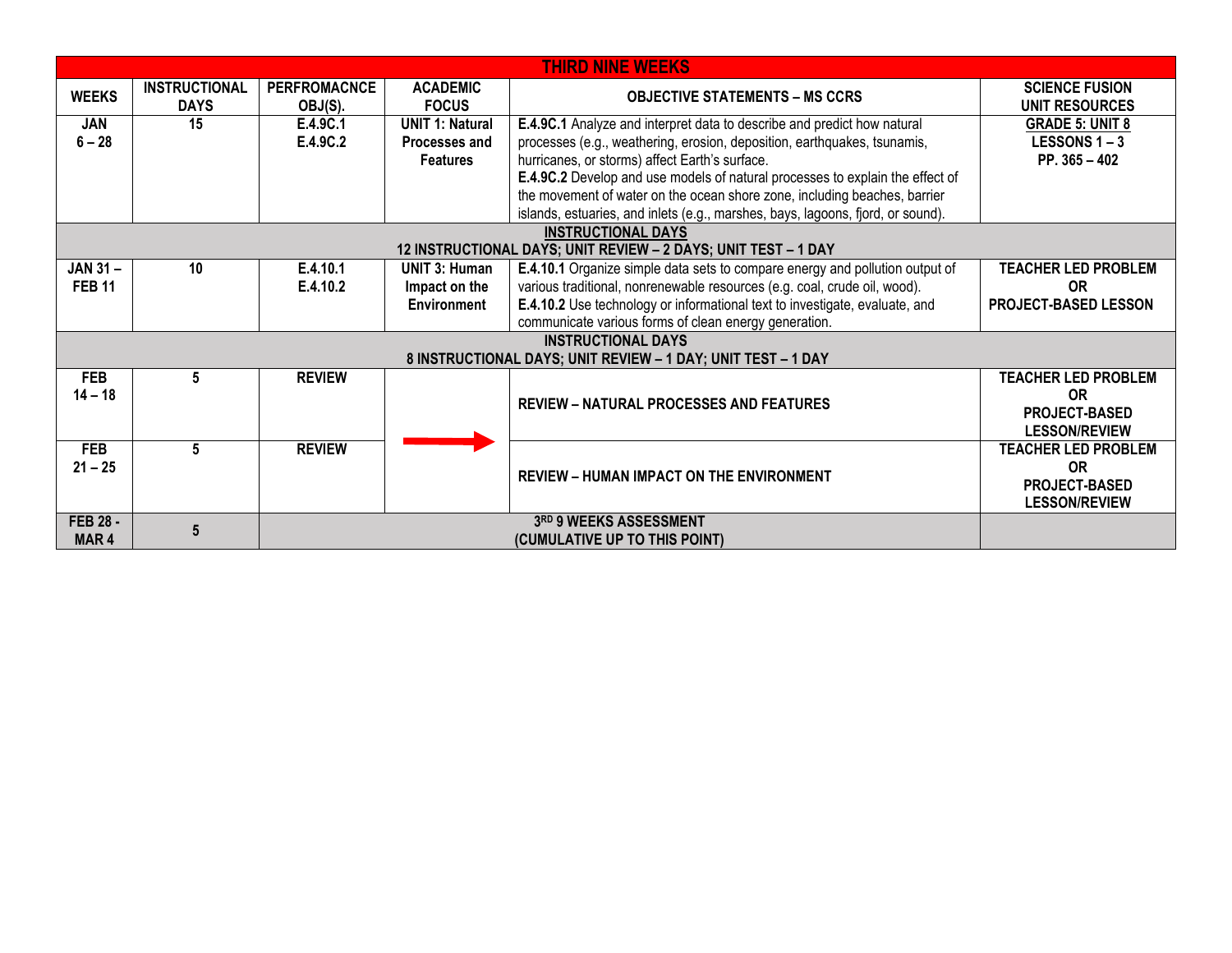| <b>FOURTH NINE WEEKS</b>                                                                  |                                     |                                              |                                            |                                                                                                                                                                                                                                                                                                                                                                                                                                                                                                                                                                                                                                                                                                                                                                                                                                                                                                                                                                                                                               |                                                                                                                                 |
|-------------------------------------------------------------------------------------------|-------------------------------------|----------------------------------------------|--------------------------------------------|-------------------------------------------------------------------------------------------------------------------------------------------------------------------------------------------------------------------------------------------------------------------------------------------------------------------------------------------------------------------------------------------------------------------------------------------------------------------------------------------------------------------------------------------------------------------------------------------------------------------------------------------------------------------------------------------------------------------------------------------------------------------------------------------------------------------------------------------------------------------------------------------------------------------------------------------------------------------------------------------------------------------------------|---------------------------------------------------------------------------------------------------------------------------------|
| <b>WEEKS</b>                                                                              | <b>INSTRUCTIONAL</b><br><b>DAYS</b> | <b>PERFROMACNCE</b><br>OBJ(S).               | <b>ACADEMIC</b><br><b>FOCUS</b>            | <b>OBJECTIVE STATEMENTS - MS CCRS</b>                                                                                                                                                                                                                                                                                                                                                                                                                                                                                                                                                                                                                                                                                                                                                                                                                                                                                                                                                                                         | <b>SCIENCE FUSION</b><br><b>UNIT RESOURCES</b>                                                                                  |
| <b>MAR</b><br>$7 - 11$                                                                    | 5                                   | P.4.6A.1<br>P.4.6A.2<br>P.4.6A.3             | <b>UNIT 1: Heat</b><br><b>Energy</b>       | P.4.6A.1 Obtain and communicate information to compare how different<br>processes (including burning, friction, and electricity) serve as sources of heat<br>energy.                                                                                                                                                                                                                                                                                                                                                                                                                                                                                                                                                                                                                                                                                                                                                                                                                                                          | <b>GRADE 4: UNIT 9</b><br>LESSONS 1-2<br>PP. 429 - 446                                                                          |
|                                                                                           |                                     |                                              |                                            | P.4.6A.2 Plan and conduct scientific investigations to classify different materials<br>as either an insulator or conductor of electricity.<br>P.4.6A.3 Develop models demonstrating how heat and electrical energy can be<br>transformed into other forms of energy (e.g., motion, sound, heat, or light).                                                                                                                                                                                                                                                                                                                                                                                                                                                                                                                                                                                                                                                                                                                    | <b>LESSONS 3 - 6</b><br>PP. 447 - 474                                                                                           |
|                                                                                           |                                     |                                              |                                            | Focus on heat energy in this grouping.                                                                                                                                                                                                                                                                                                                                                                                                                                                                                                                                                                                                                                                                                                                                                                                                                                                                                                                                                                                        |                                                                                                                                 |
|                                                                                           |                                     |                                              |                                            | <b>INSTRUCTIONAL DAYS</b><br>3 INSTUCTIONAL DAYS; UNIT REVIEW - 1 DAY; UNIT TEST - 1 DAY                                                                                                                                                                                                                                                                                                                                                                                                                                                                                                                                                                                                                                                                                                                                                                                                                                                                                                                                      |                                                                                                                                 |
|                                                                                           |                                     |                                              |                                            | <b>MAR 14 - 18</b>                                                                                                                                                                                                                                                                                                                                                                                                                                                                                                                                                                                                                                                                                                                                                                                                                                                                                                                                                                                                            |                                                                                                                                 |
| <b>MAR 21-</b><br>APR <sub>1</sub>                                                        | 10                                  | P.4.6A.3<br>P.4.6A.4<br>P.4.6A.5             | <b>UNIT 2: Electrical</b><br><b>Energy</b> | <b>SPRING BREAK</b><br>P.4.6A.3 Develop models demonstrating how heat and electrical energy can be<br>transformed into other forms of energy (e.g., motion, sound, heat, or light).<br>Focus on electrical energy in this grouping.<br>P.4.6A.4 Develop models that demonstrate the path of an electric current in a<br>complete, simple circuit (e.g., lighting a light bulb or making a sound).<br>P.4.6A.5 Use informational text and technology resources to communicate<br>technological breakthroughs made by historical figures in electricity (e.g.<br>Alessandro Volta, Michael Faraday, Nicola Tesla, Thomas Edison,<br>incandescent light bulbs, batteries, Light Emitting Diodes)<br>P.4.6A.6 Design a device that converts any form of energy to another form<br>(e.g., construct a musical instrument that will convert vibrations to sound by<br>controlling varying pitches, a solar oven that will convert energy from the sun to<br>heat energy, or a simple circuit that can be used to complete a task).* | <b>GRADE 4: UNIT 9</b><br><b>LESSONS 1-2</b><br>PP. 429 - 446<br><b>GRADE 4: UNIT 10</b><br><b>LESSONS 1-5</b><br>PP. 483 - 530 |
|                                                                                           |                                     |                                              |                                            | <b>INSTRUCTIONAL DAYS</b><br>8 INSTRUCTIONAL DAYS; UNIT REVIEW - 1 DAY; UNIT TEST - 1 DAY                                                                                                                                                                                                                                                                                                                                                                                                                                                                                                                                                                                                                                                                                                                                                                                                                                                                                                                                     |                                                                                                                                 |
| <b>APR</b><br>$4 - 15$                                                                    | 10                                  | P.4.6B.1<br>P.4.6B.2<br>P.4.6B.3<br>P.4.6B.4 | <b>UNIT 3: Light</b><br><b>Energy</b>      | P.4.6B.1 Construct scientific evidence to support the claim that white light is<br>made up of different colors. Include the work of Sir Isaac Newton to<br>communicate results.<br>P.4.6B.2 Obtain and communicate information to explain how the visibility of an<br>object is related to light.<br>P.4.6B.3 Develop and use models to communicate how light travels and<br>behaves when it strikes an object, including reflection, refraction, and<br>absorption.<br>P.4.6B.4 Plan and conduct scientific investigations to explain how light behaves<br>when it strikes transparent, translucent, and opaque materials.                                                                                                                                                                                                                                                                                                                                                                                                   | <b>GRADE 5: UNIT 14</b><br><b>LESSONS 3-5</b><br>PP. $667 - 692$                                                                |
| <b>INSTRUCTIONAL DAYS</b><br>8 INSTRUCTIONAL DAYS; UNIT REVIEW - 1 DAY; UNIT TEST - 1 DAY |                                     |                                              |                                            |                                                                                                                                                                                                                                                                                                                                                                                                                                                                                                                                                                                                                                                                                                                                                                                                                                                                                                                                                                                                                               |                                                                                                                                 |
| <b>APR</b><br>$18 - 29$                                                                   | 10                                  | P.4.6C.1<br>P.4.6C.2<br>P.4.6C.3             | <b>UNIT 4: Sound</b><br>Energy             | P.4.6C.1 Plan and conduct scientific investigations to test how different<br>variables affect the properties of sound (i.e. pitch and volume).                                                                                                                                                                                                                                                                                                                                                                                                                                                                                                                                                                                                                                                                                                                                                                                                                                                                                | <b>GRADE 5: UNIT 14</b><br><b>LESSONS 1-2</b><br>PP. 647 - 666                                                                  |